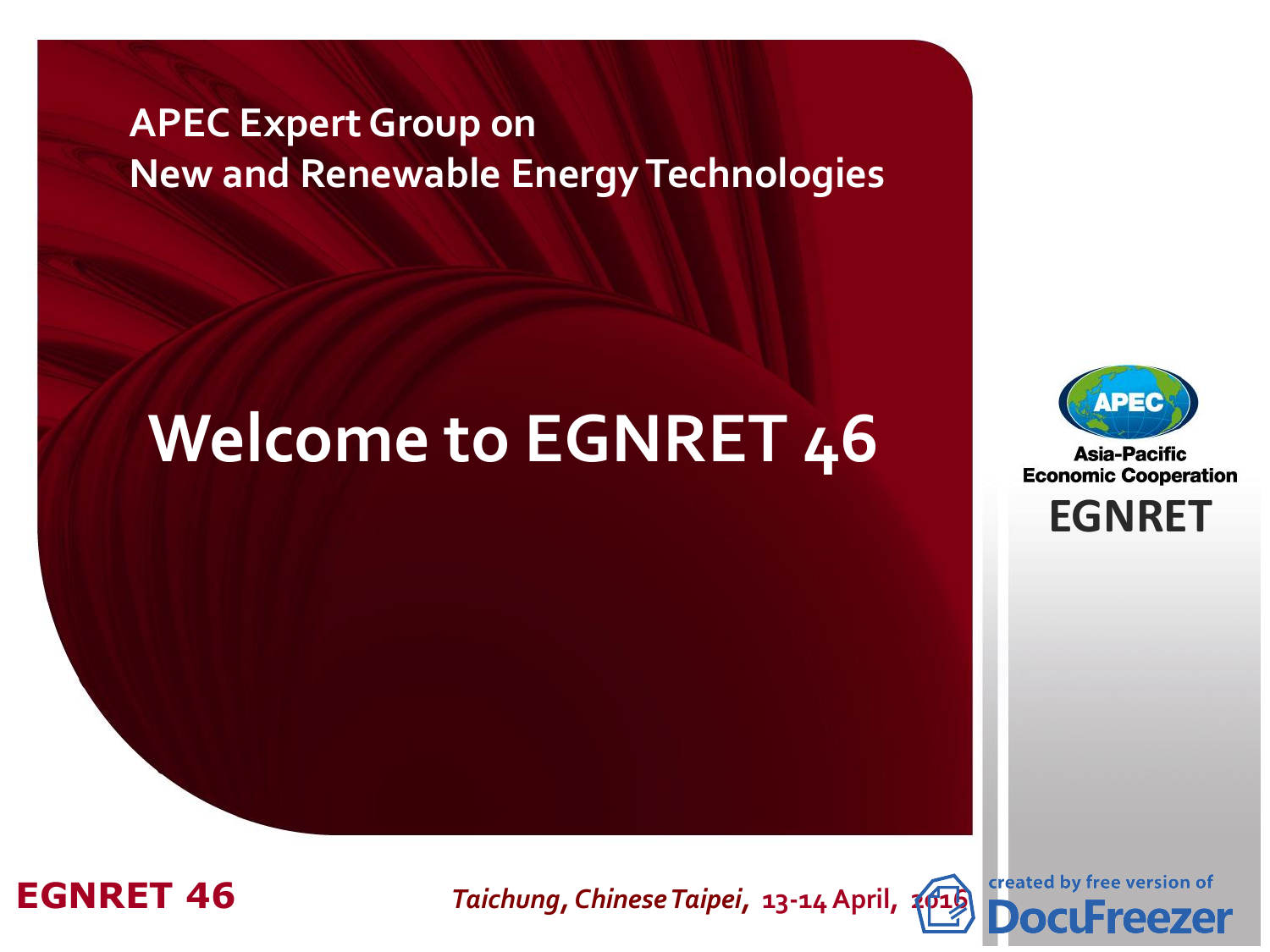# **Introduction & Adoption of Agenda April 13, 2016**

**Dr. Chung Hsien Chen**



**Asia-Pacific Economic Cooperation** 

**EGNRET EGNRET**



**EGNRET 46** *Brung, Chinese Taipei, 13-14 April, [2016](http://www.docufreezer.com/?df-dlabel)* 



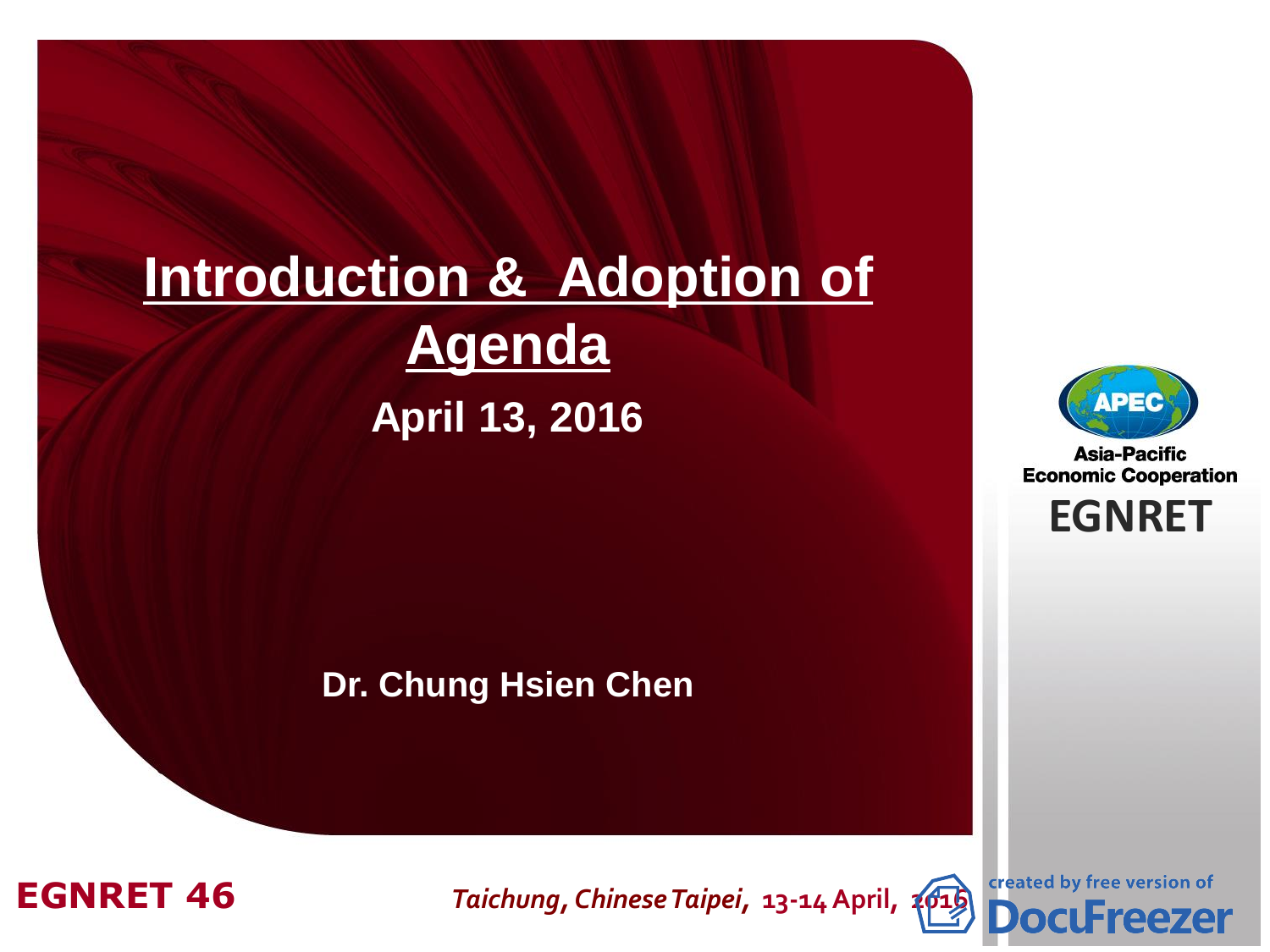### **Overall Schedule from April, 13-15, 2016**

**Asia-Pacific Economic Cooperation** 

**ADE** 

| April 13, 2016                                                                                              |                                                                 |                | <b>April 14, 2016</b> |                                                     | April 15, 2016             |              |                          |
|-------------------------------------------------------------------------------------------------------------|-----------------------------------------------------------------|----------------|-----------------------|-----------------------------------------------------|----------------------------|--------------|--------------------------|
| Wednesday                                                                                                   |                                                                 |                | <b>Thursday</b>       |                                                     | <b>Friday</b>              |              |                          |
| 09:00<br>12:40                                                                                              | [MJ11]<br><b>EGNRET / EGEE&amp;C</b><br><b>Joint Meeting</b>    |                | 09:00<br>12:00        | $[ME21]$<br><b>EGEE&amp;C 47</b>                    | [MR21]<br><b>EGNRET 46</b> |              |                          |
|                                                                                                             | <b>LUNCH BREAK</b>                                              |                |                       |                                                     |                            |              |                          |
|                                                                                                             |                                                                 |                | 13:30<br>15:00        | [ME22]<br><b>EGEE&amp;C 47</b>                      | [MR22]<br><b>EGNRET 46</b> | 08.:00       | [SV11]<br><b>RE Site</b> |
| 14:00<br>17:30                                                                                              | [MR11]<br>[ME11]<br><b>EGNRE</b><br><b>EGEE&amp;C47</b><br>T 46 | 15:30<br>17:40 |                       | $[MJ21]$<br>EGNRET / EGEE&C<br><b>Joint Meeting</b> | 18:00                      | <b>Visit</b> |                          |
| created by free version of<br>Taichung, Chinese Taipei, 13-14 April 5676 DOCU<br>Page 3<br><b>EGNRET 46</b> |                                                                 |                |                       |                                                     |                            |              |                          |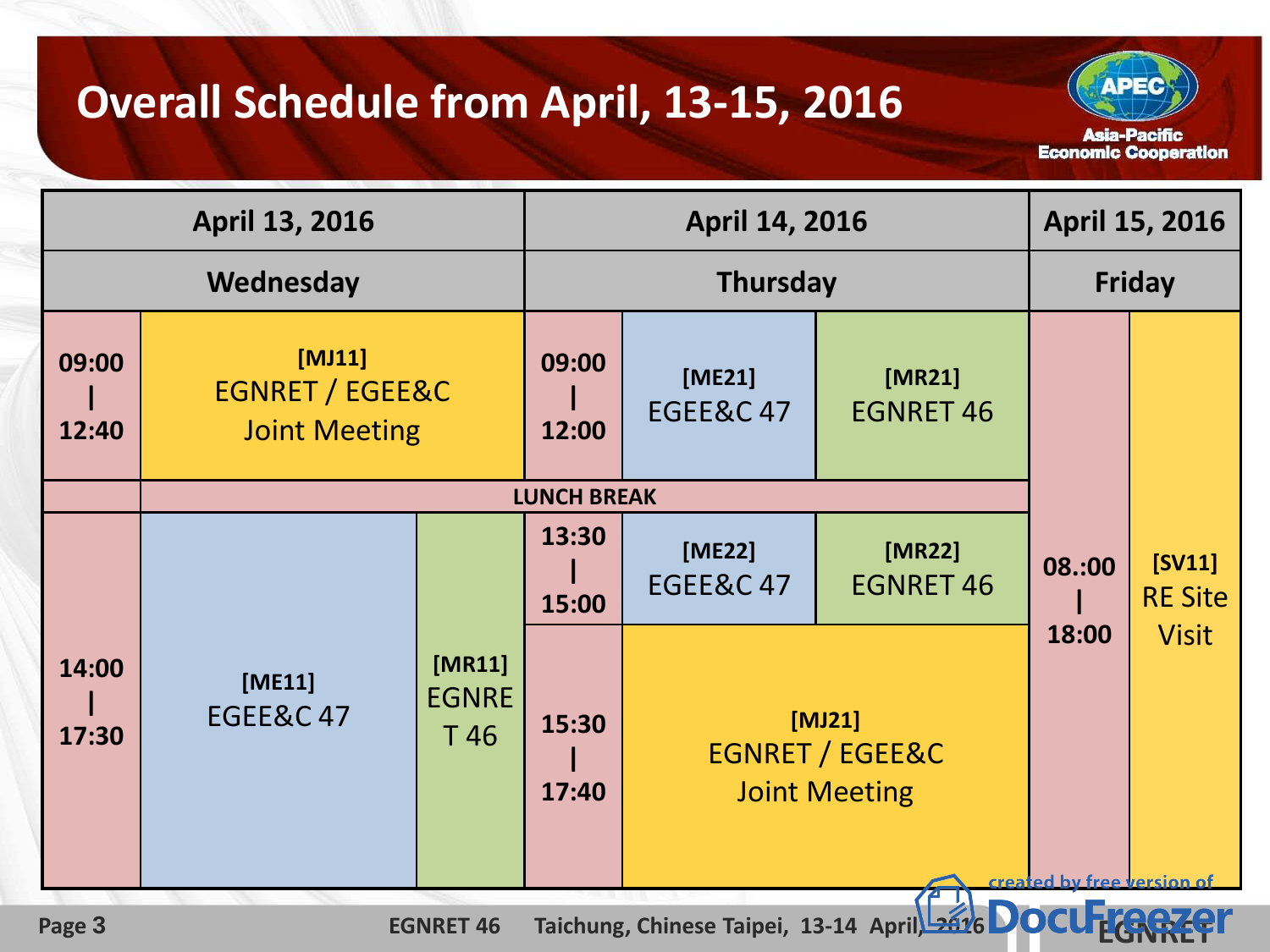## **Wednesday, 13 April, 2016 EGNRET 46 Day 1 - Afternoon**

#### **EGNRET 46**

| Afternoon, Wednesday, April 13, 2016<br>Venue: The Splendor Hotel, Taichung, Chinese Taipei |                                                                                                                                                           |                                    |  |  |  |
|---------------------------------------------------------------------------------------------|-----------------------------------------------------------------------------------------------------------------------------------------------------------|------------------------------------|--|--|--|
| 14:10-14:15                                                                                 | <b>Official Welcome</b>                                                                                                                                   | <b>Chinese Taipei</b>              |  |  |  |
| 14:15-14:20                                                                                 | Introduction and Adoption of Agenda                                                                                                                       | <b>EGNRET Chair</b>                |  |  |  |
| 14:20-14:40                                                                                 | <b>PRLCE Phase 3 in Viet Nam</b>                                                                                                                          | <b>APERC</b>                       |  |  |  |
| 14:40-15:00                                                                                 | <b>Member Economy Presentations</b><br><b>Meeting Theme: Development of Distributed Energy and/or</b><br><b>New Energy Technologies in APEC Economies</b> | Economies                          |  |  |  |
| 15:00-15:30                                                                                 | <b>Coffee Break</b>                                                                                                                                       |                                    |  |  |  |
| 15:30-17:10                                                                                 | <b>Member Economy Presentations</b><br>Meeting Theme: Development of Distributed Energy and/or<br><b>New Energy Technologies in APEC Economies</b>        | Economies<br>created by free versi |  |  |  |

Asia-Pacific **Economic Cooperation**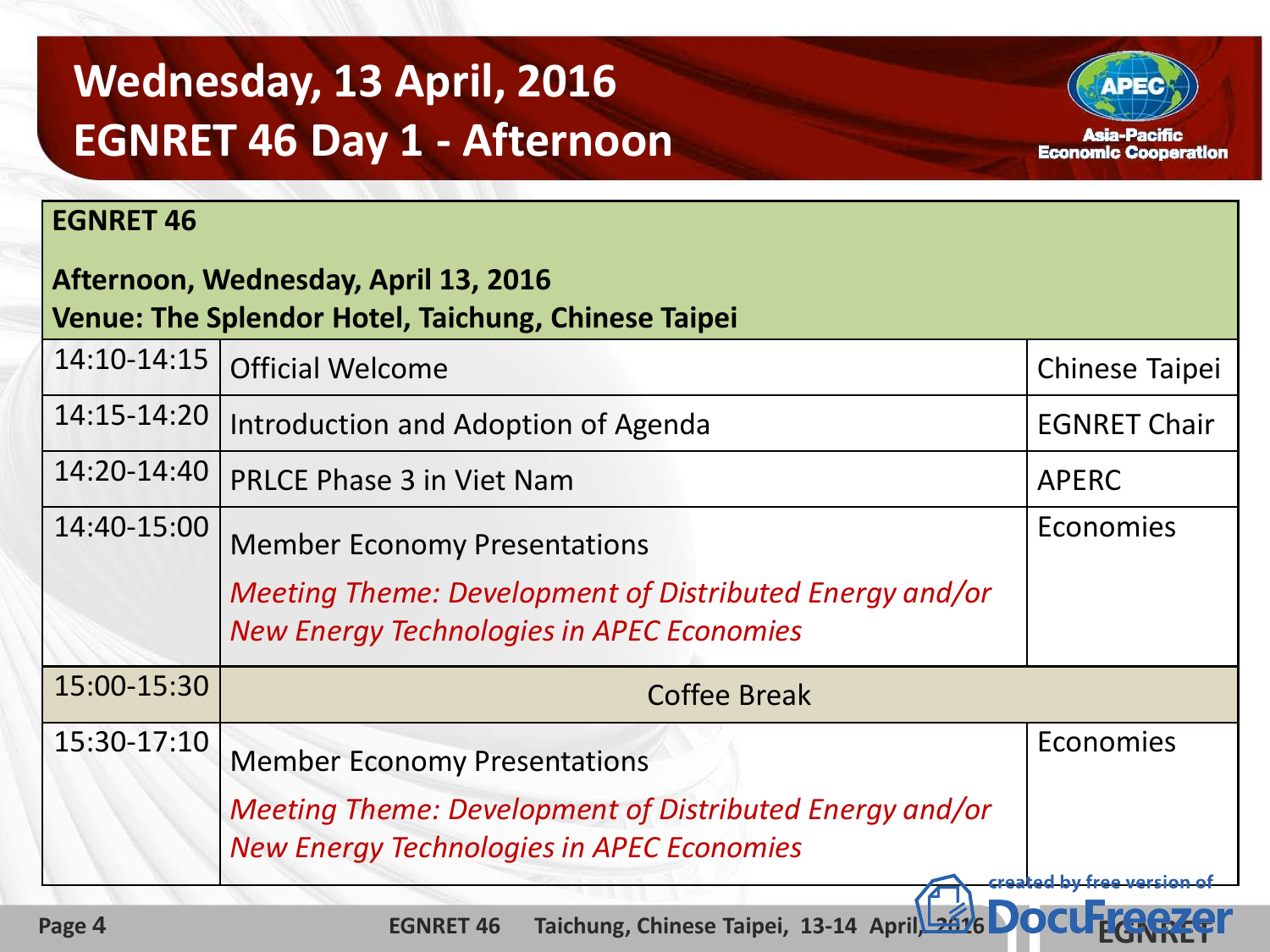# **Member Economy Presentations**



#### *Meeting Theme: Development of Distributed Energy and/or New Energy Technologies in APEC Economies*

#### **20 mins for each presentation**

created by free version of

| Afternoon, Wednesday, 13 April, 2016 |                         |  |  |  |
|--------------------------------------|-------------------------|--|--|--|
| 14:40-15:00                          | <b>Hong Kong, China</b> |  |  |  |
| 15:00-15:30                          | <b>Break</b>            |  |  |  |
| 15:30-15:50                          | <b>Japan</b>            |  |  |  |
| 15:50-16:10                          | Malaysia                |  |  |  |
| 16:10-16:30                          | <b>The Philippines</b>  |  |  |  |
| 16:30-16:50                          | <b>Thailand</b>         |  |  |  |
| 16:50-17:10                          | <b>USA</b>              |  |  |  |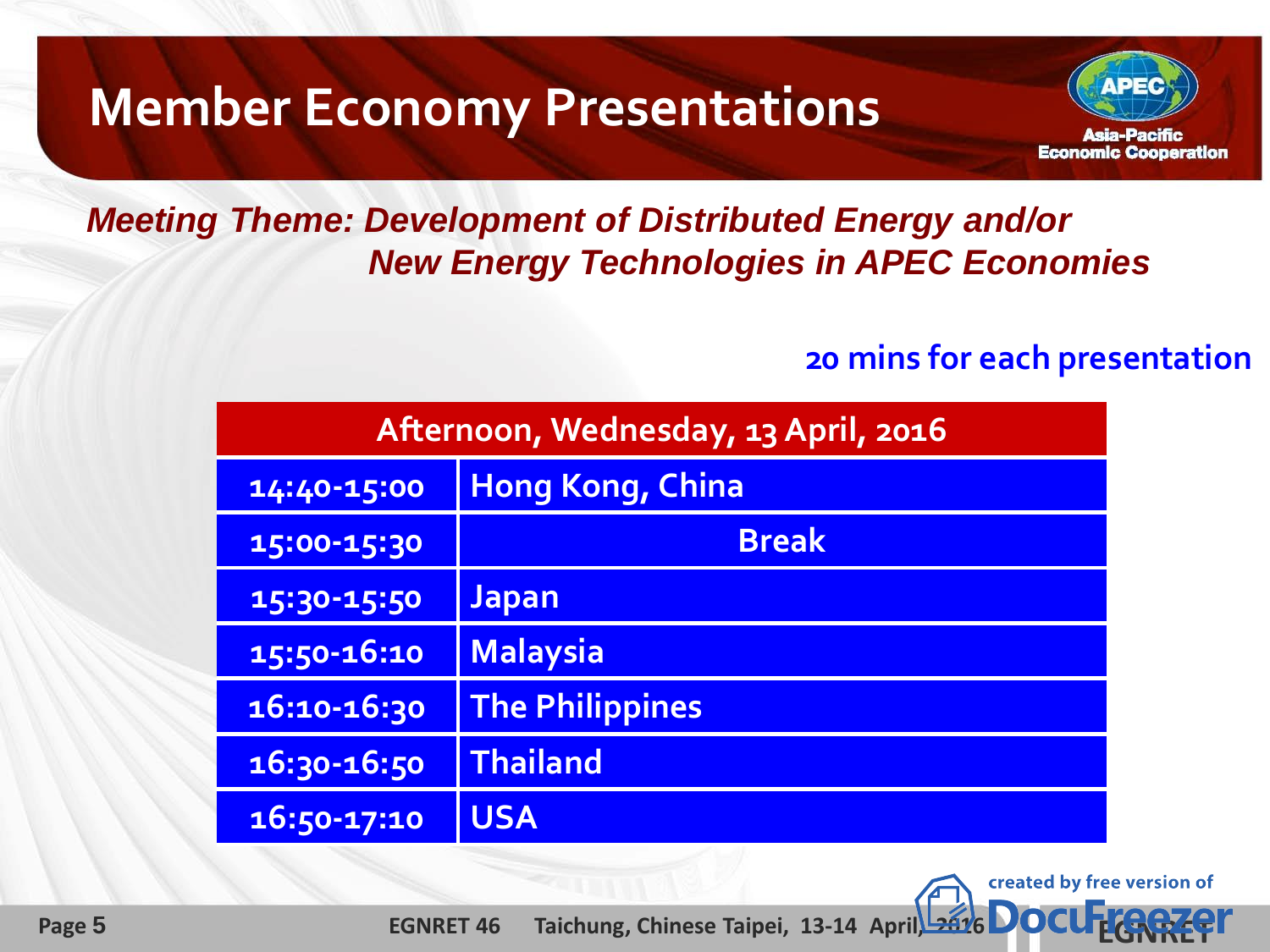# **Thursday, 14 April, 2016 EGNRET 46 Day 2 - Morning**



#### **EGNRET 46**

#### **Thursday, April 14, 2016**

#### **Venue: The Splendor Hotel, Taichung, Chinese Taipei**

| 09:30-09:50 | <b>Guideline for Applying APEC-Funded Projects</b><br>Ms. Penelope Howarth, Program Director, APEC Secretariat | <b>APEC</b><br>Secretariat   |
|-------------|----------------------------------------------------------------------------------------------------------------|------------------------------|
| 09:50-10:10 | Progress/Status of Current EGNRET Projects                                                                     | <b>EGNRET</b><br>Secretariat |
| 10:10-10:30 | <b>Updates on EGNRET Project Submission Process</b>                                                            | <b>EGNRET</b><br>Secretariat |
| 10:30-11:00 | <b>Coffee Break</b>                                                                                            |                              |
| 11:00-12:00 | Development of Project Proposal for 2016 S2 Funding                                                            | Chair                        |
| 12:00-13:30 | <b>Lunch Break</b>                                                                                             |                              |
|             |                                                                                                                | created by<br>Tree vel       |

 **Page 6 [EGNRET](http://www.docufreezer.com/?df-dlabel) 46** Taichung, Chinese Taipei, 13-14 April 2016 **DOCUTION 249**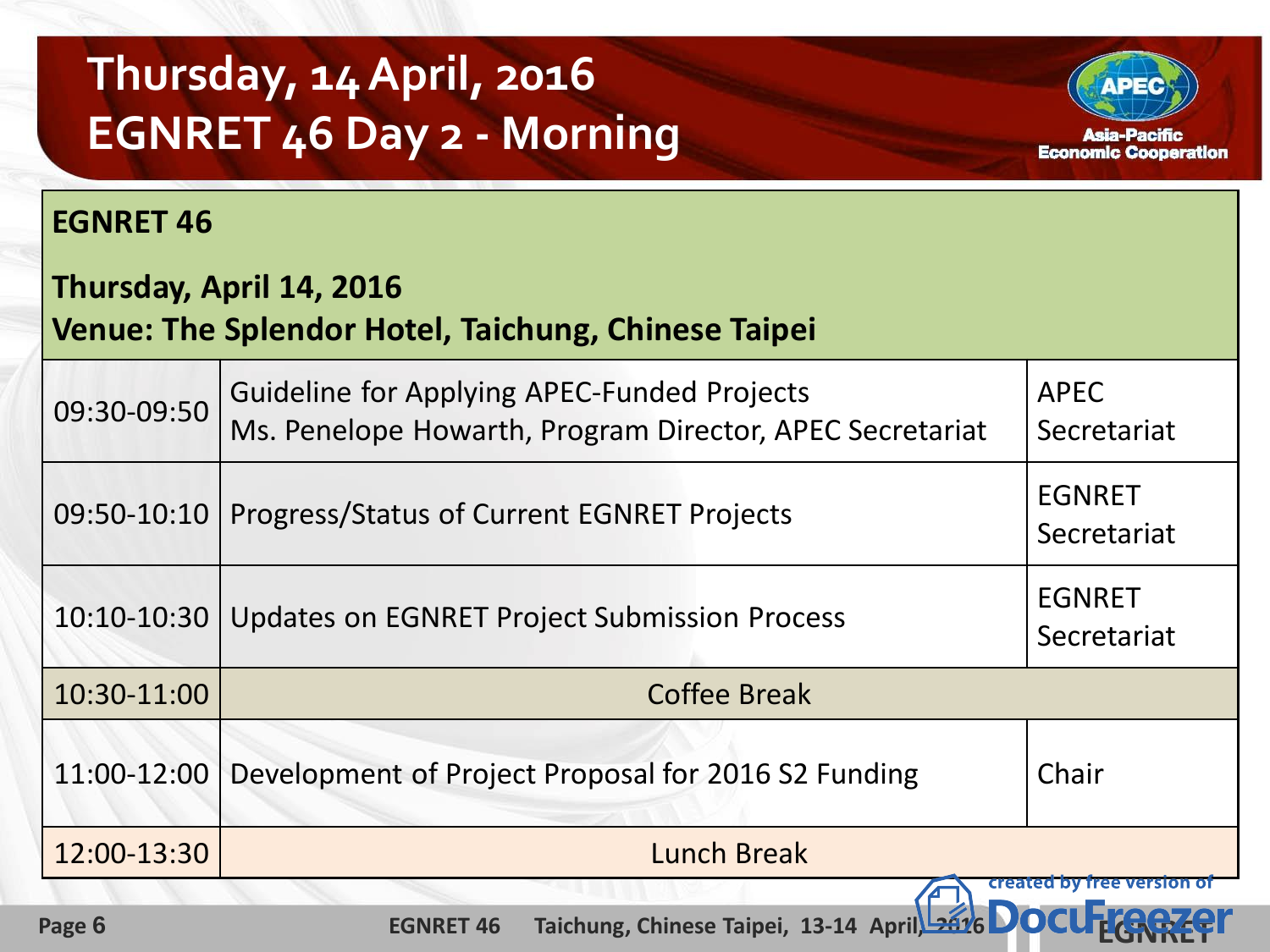# **Thursday, 14 April, 2016 EGNRET 46 Day 2 -Afternoon**



created by free version of

#### **EGNRET 46**

| Thursday, April 14, 2016                                   |                                                                                                                                                     |       |  |  |  |  |
|------------------------------------------------------------|-----------------------------------------------------------------------------------------------------------------------------------------------------|-------|--|--|--|--|
| <b>Venue: The Splendor Hotel, Taichung, Chinese Taipei</b> |                                                                                                                                                     |       |  |  |  |  |
| 13:30-14:30                                                | Discussion incl. Work plan of APEC and IRENA<br>1. How to achieve sustainable and resilient energy<br>development in APEC region in line with COP21 | Chair |  |  |  |  |
|                                                            | 2. Projecting RE Doubling Goal by 2030<br>3. Joint Project Opportunities with EGEE&C                                                                |       |  |  |  |  |
| 14:30-15:00                                                | <b>EGNRET Administration &amp; Operations</b><br>- Next Expert Group Meeting<br>- Other Business                                                    | Chair |  |  |  |  |
| 15:00                                                      | Adjourn                                                                                                                                             | Chair |  |  |  |  |
| 15:00-15:30                                                | <b>Coffee Break</b>                                                                                                                                 |       |  |  |  |  |

 **Page 7 [EGNRET](http://www.docufreezer.com/?df-dlabel) 46** Taichung, Chinese Taipei, 13-14 April 2016 **DOCL**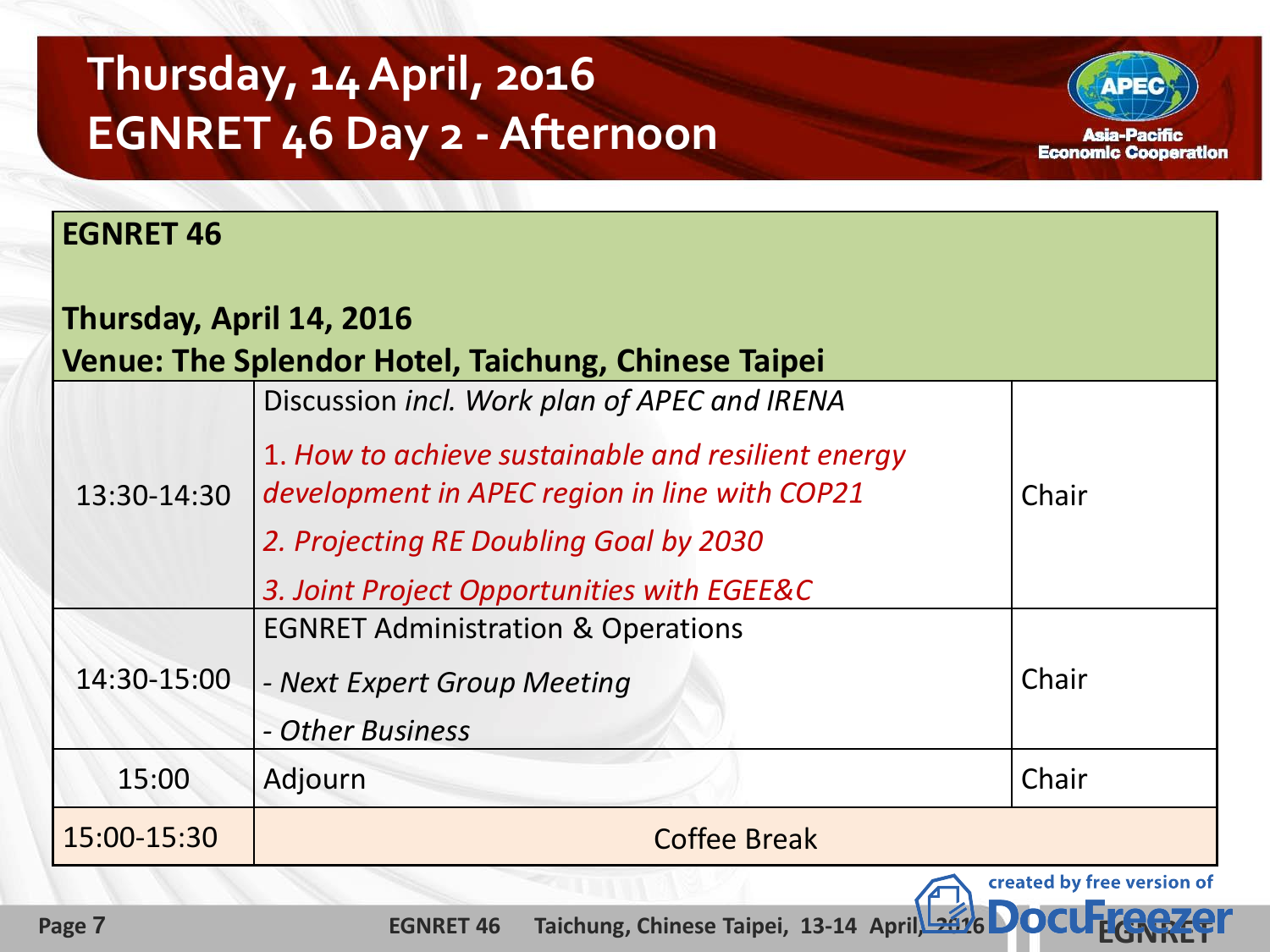# **Thursday, 14 April, 2016 Joint Meeting - Afternoon**



created by free version of

| <b>EGNRET and EGEE&amp;C Joint Meeting (2)</b>                                             |                                                                                                                                                            |               |  |  |
|--------------------------------------------------------------------------------------------|------------------------------------------------------------------------------------------------------------------------------------------------------------|---------------|--|--|
| Afternoon, Thursday, April 14, 2016<br>Venue: The Splendor Hotel, Taichung, Chinese Taipei |                                                                                                                                                            |               |  |  |
| 15:30-15:40                                                                                | Welcome and Introduction                                                                                                                                   | Chairs        |  |  |
| 15:40-16:00                                                                                | EGEE&C 47 Outcomes                                                                                                                                         | EGEE&C        |  |  |
| 16:00-16:40                                                                                | <b>EGNRET 46 Outcomes</b>                                                                                                                                  | <b>EGNRET</b> |  |  |
| 16:40-17:20                                                                                | <b>Discussion</b><br>1. How to achieve sustainable and resilient energy<br>development in APEC region in line with COP21<br>2. Joint Project Opportunities | <b>Chairs</b> |  |  |
| 17:20-17:40                                                                                | Review and Acceptance of Key Actions and Decisions                                                                                                         | <b>Chairs</b> |  |  |
| 17:40                                                                                      | Adjourn                                                                                                                                                    | <b>Chairs</b> |  |  |

 **Page 8 [EGNRET](http://www.docufreezer.com/?df-dlabel) 46** Taichung, Chinese Taipei, 13-14 April 2016 **DOCU**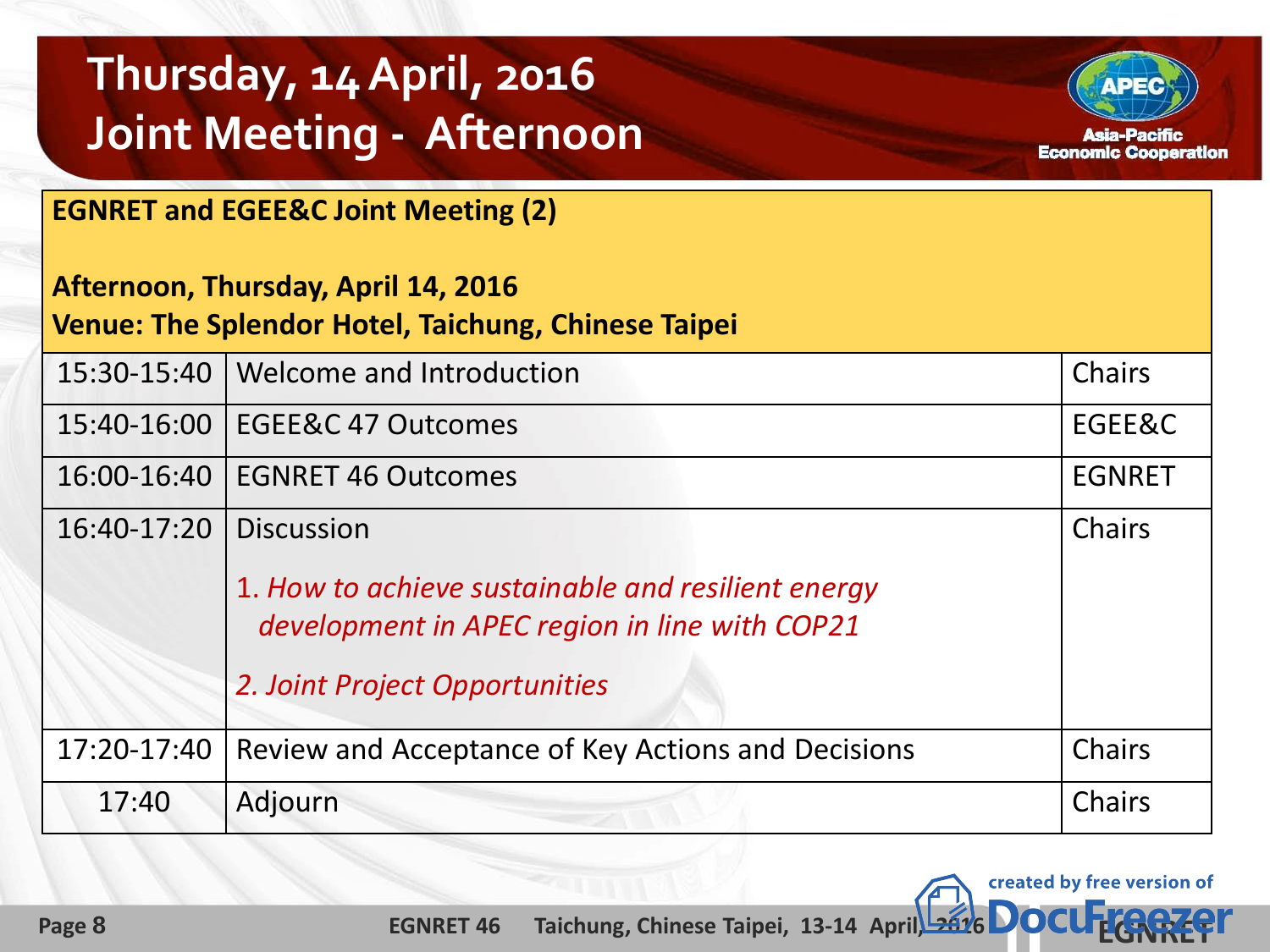## **Tuesday, 15 April, 2016 Joint Meeting- Afternoon**



created by free version of

**RE Site Visit (EGNRET + EGEE&C) Friday, April 15, 2016 08:00-18:00**

| <b>Morning</b> | Mingtan Hydropower Station (Taipower Co.)                                                                                                               |
|----------------|---------------------------------------------------------------------------------------------------------------------------------------------------------|
| Afternoon      | Sun-Moon-Lake: i3 Travel Project - Low Carbon Tourism and<br><b>Intelligent Transportation Services</b><br>(2015 ESCI Annual Best Practices GOLD Award) |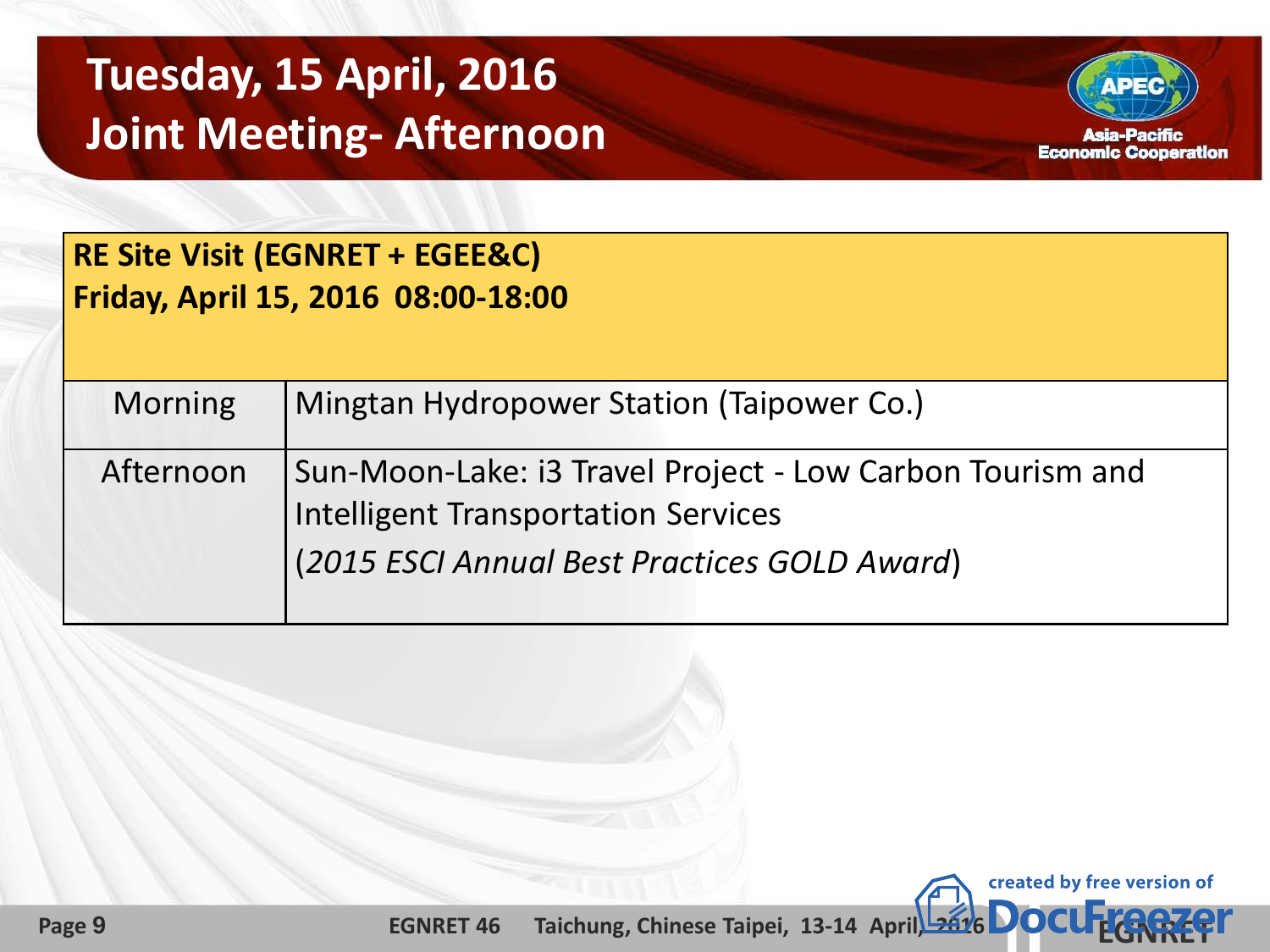### **Operation of EGNRET Oct. 2013 – Dec. 2016**

**kaia-Pacific Economic Cooperation** 

created by free version of

#### **EGNRET Chair (Chinese Taipei)**

 Dr. Chung-Hsien Chen (ctchen@moeaboe.gov.tw) Bureau of Energy, MOEA, Chinese Taipei

### **EGNRET Vice-chair (Korea)**

 Mr. Sang-Keun Yu (Gavin) (yusk@kemco.or.kr) Korea Energy Management Corporation (KEMCO)

#### **EGNRET Secretariat**

 Dr. Bing-Chwen Yang (bcyang@itri.org.tw) Mr. Shin-Je Li (sili@itri.org.tw) Dr. Keng-Tung Wu ([ktwu@itri.org.tw\)](mailto:ktwu@itri.org.tw) Ms. Vivian Hsieh ([vivianHsieh@itri.org.tw\)](mailto:vivianHsieh@itri.org.tw) Ms. Tarcy Jhou (tarcy@itri.org.tw) Industrial Technology Research Institute (ITRI), Chinese Taipei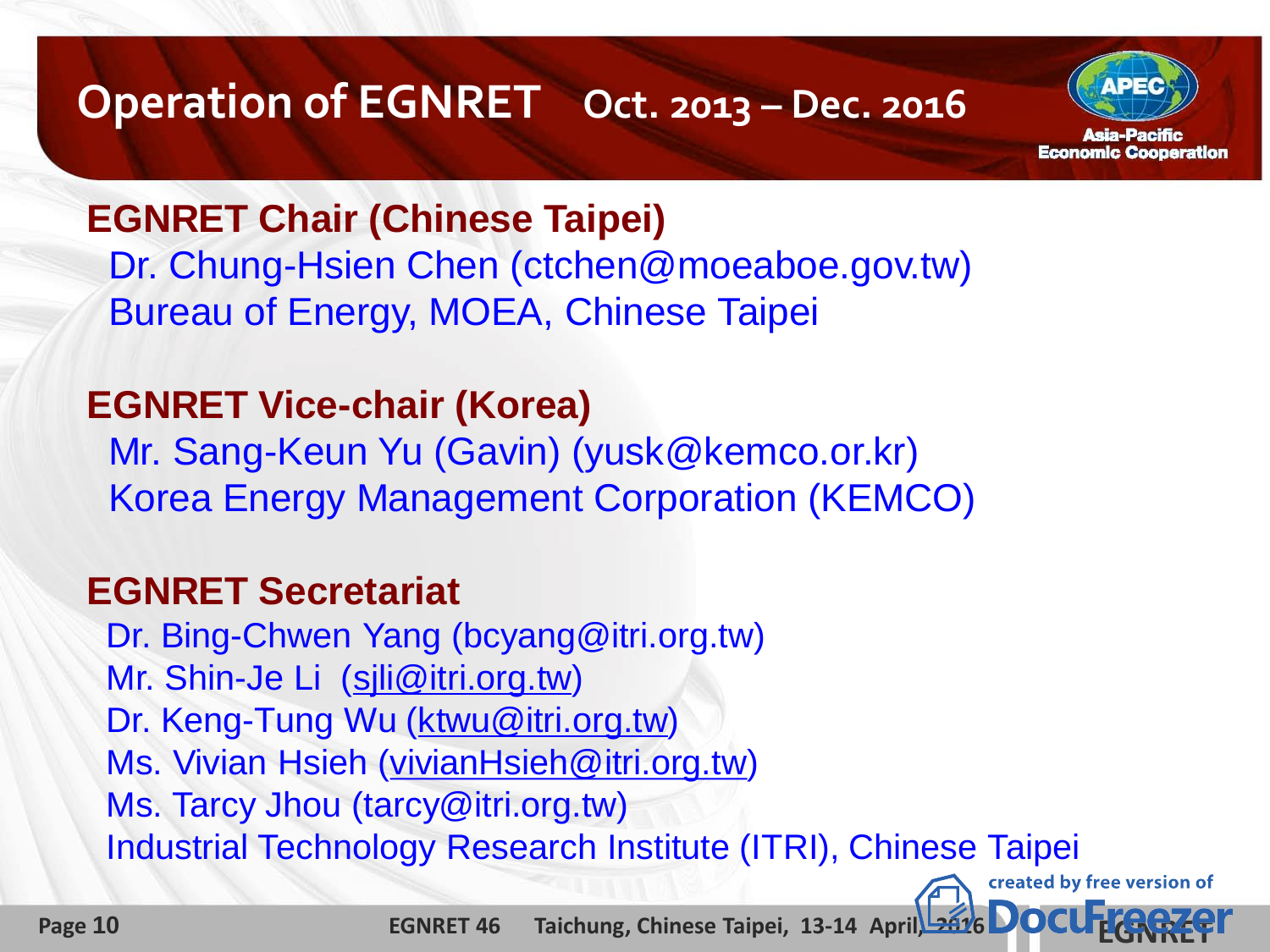# **Thank you for your attention!**



#### **EGNRET website: http://www.egnret.ewg.apec.org/**



 **Page 11 [EGNRET](http://www.docufreezer.com/?df-dlabel) 46** Taichung, Chinese Taipei, 13-14 April